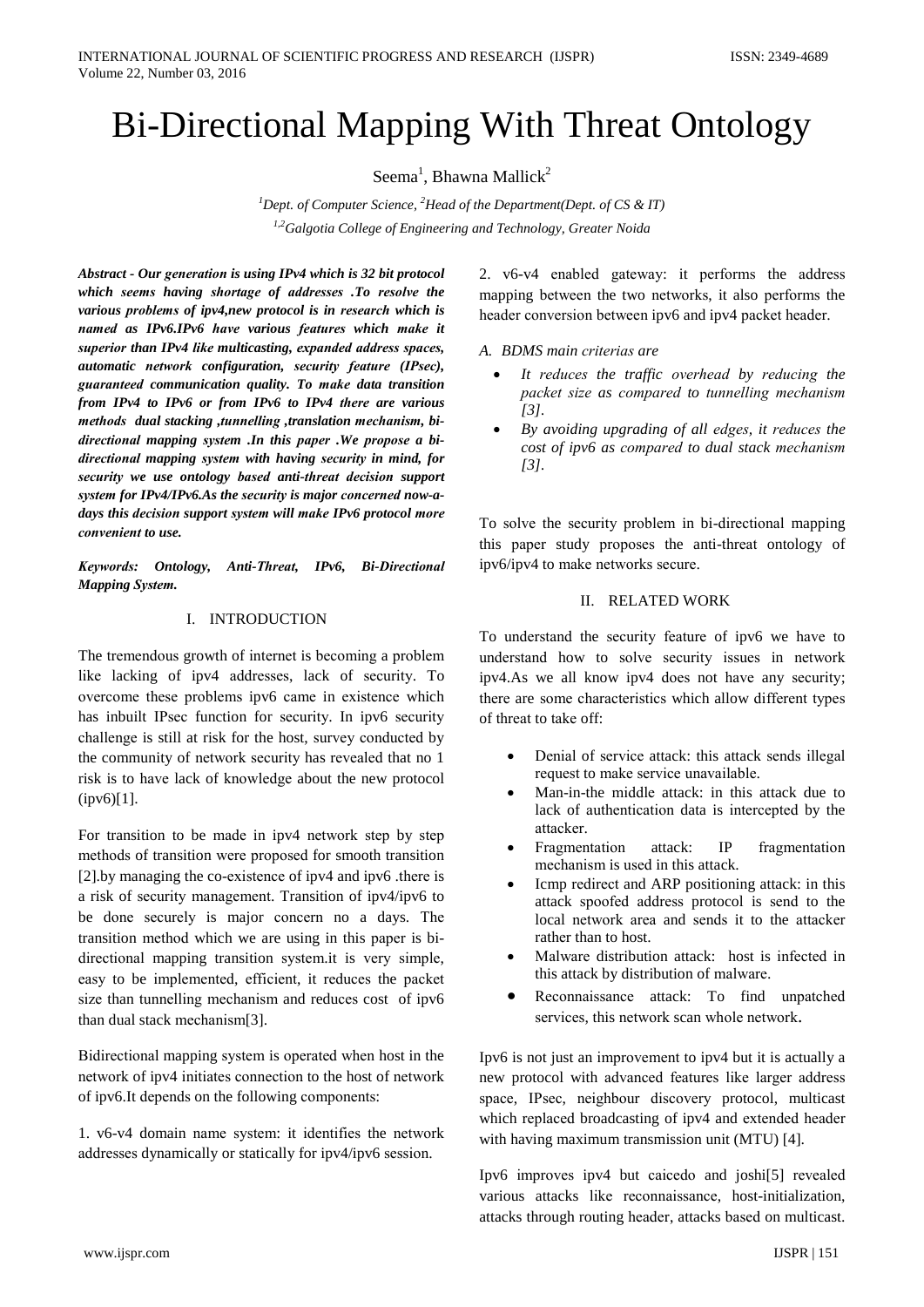Transition technology like translation system, dual stack and tunnelling, bi-directional mapping system have new security issues. Thus this issue should be outlined to make new policies of issues related to security. How to resolve issues is becoming a challenge.

#### III. TRANSITION MECHANISM

Ipv6 is advance protocol than ipv4 but to deploy ipv6 there is a need of ipv4 co-existence for a period of time to make ipv4 network users to allow using their old applications [6]. Transition mechanism which are famous: tunnelling, dual stack, translation, bi-directional mapping system.

## A. BI-DIRECTIONAL MAPPPING SYSTEM

BDMS depends on identification of two public addresses (ipv6 and ipv4) for every communicating session, understanding of the received datagram, identifying and capturing the header, datagram transformation to the destination environment and then transmission of the datagram into address of the destination [3].

To make the policies for security issues ontology approach is selected to manage threats and knowledge of anti-threat. Our efforts are needed to remove these threats; by human skill and knowledge we will reach to the solution. Threat issue is very critical.



Fig 1. Bi-directional mapping system

# **B. DUAL STACK BACKBONE**

This is the mechanism by which there is a possibility of two stacks to be run in parallel.ipv6 and ipv4 protocol stack have to be maintained on all routers. There is not any translation between ipv4 and ipv6 because ipv6 application can communicate with host of ipv4 and ipv4 application can communicate with host  $\alpha$ f ipv6.Disadvantage of this mechanism is that there is need to upgrade all the edges to run two protocols[7].

## C. TUNNELLING MECHANISM

This mechanism is used when the hosts which want to communicate are located in ipv6 only zone and want to pass their packets through ipv4 only zone then to pass the packet ipv6 packet is firstly encapsulated into ipv4 packet so that it can be passed through ipv4 zone[3].

This mechanism allows ending system and routers of ipv6 to communicate through ipv4 infrastructure.

## **D. TRANSLATION MECHANISM**

This mechanism is very important and it is used when host and destination use different protocol then translator is used to make host packet understandable by converting packet according to destination example: host is using ipv4 packet whereas destination is using ipv6 packet and host want to send packet to destination then packet will be converted into ipv6 so that it can be understood by destination [3].

## IV. THE ONTOLOGY OF ANTI-THREAT **KNOWLEDGE**

To make successful policies for security requires attention to factors like cost, security risk, devices, sensitivity to threats.



Fig 2. Factors of anti-threat policy

## A. ANTI-THREAT ONTOLOGY

Against the network threat, various technologies were proposed to detect and prevent Network vulnerabilities. Cost is needed to proficient security technology is an important factor to evaluate the threat risks. Ontology has three layers. The first and second layer contains various attack and threat techniques. The third layer is the security tools like deep packet inspection (DPI), intrusion detection system (IDS), firewall, net flow analyser, intrusion prevention system etc. [8].